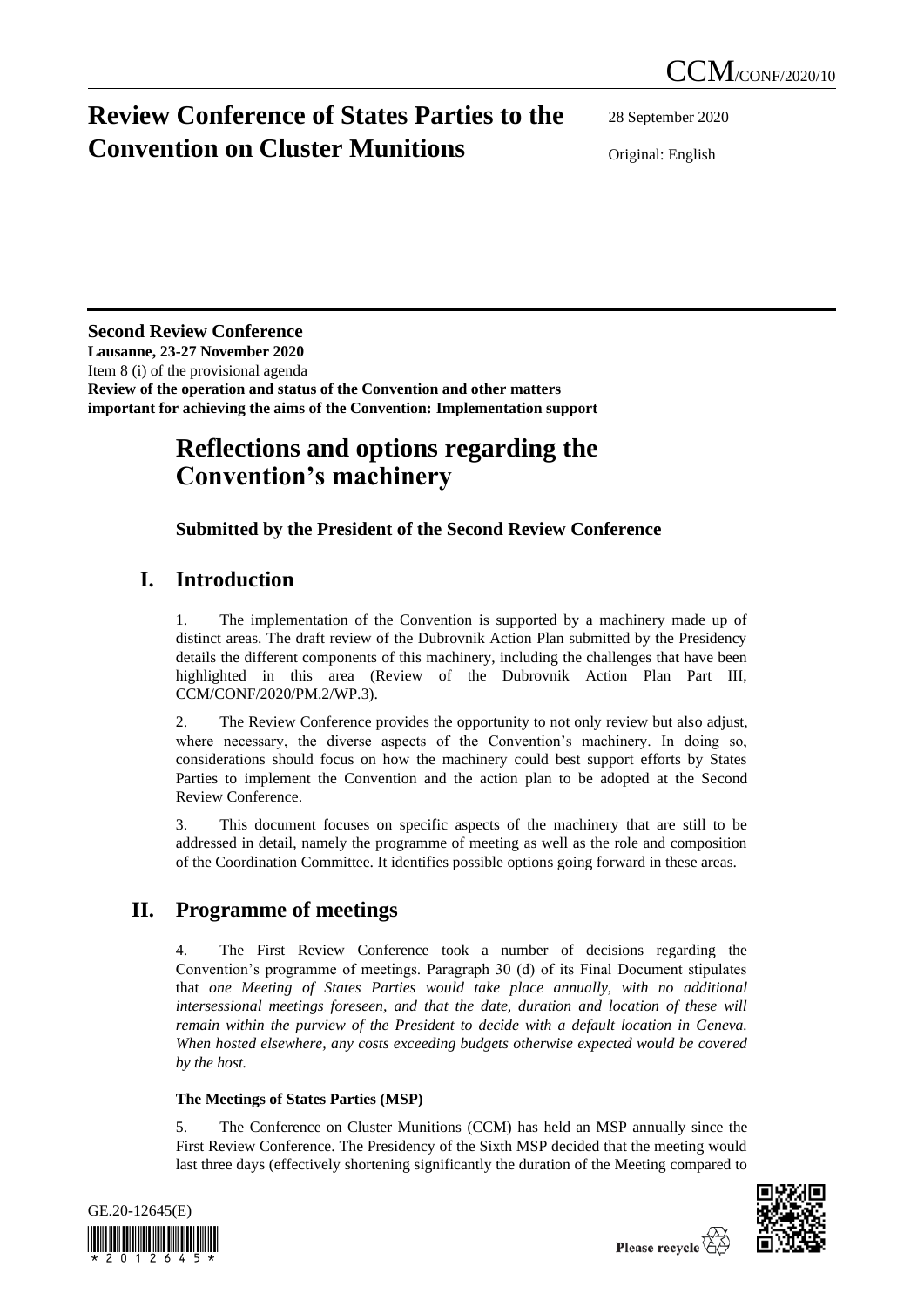those held prior to the First Review Conference), an approach retained by ensuing MSPs. The annual MSP has been affected by financial difficulties since the First Review Conference. In particular, the Ninth MSP held only informal consultations without interpretation on its second day instead of formal sessions. Some items could not be addressed in detail and official documents were only gradually translated as funds were made available.

6. The annual MSP since the First Review Conference has been able to address the different items that it is mandated to cover as per Article 11 of the Convention, notwithstanding the shortened duration. In some cases, it was however felt that more time for discussions could have been useful, in particular to explore in greater depth some substantive aspects of the Convention's implementation. Also, it has been highlighted that additional space for informal interaction between States Parties as well as with other stakeholders could be useful.

7. The five MSPs held prior to the First Review Conference were all held outside of Geneva. They were held in very diverse parts of the world, notably by affected and/or developing countries, with a positive impact in terms of ownership and visibility. In contrast, all MSPs since the First Review Conference have been organised in Geneva. The decision made at the First Review Conference that any costs exceeding those for a meeting held in Geneva would have to be covered by the host may have had an impact on this development. If there is a logic that a Convention holds most of its formal meetings where it is anchored, there could be added value in holding them on occasion in alternative locations, notably with a view to promoting universalization.

#### **Intersessional meetings**

8. Until the First Review Conference, the Convention held an annual informal intersessional session, which usually took place at the end of spring. The session had a mandate to conduct informal discussions on substantive issues related to the different aspects of the Convention, and to develop recommendations to the MSP. The duration of the intersessional meeting varied from four days (2011 to 2013) to three days (2014). The decision was taken that the meeting would be held in English, French and Spanish, financed by voluntary contributions – and was in practice organized and financed by the Geneve international Centre for Humanitarian Demining (GICHD).

9. With the decision by the First Review Conference to discontinue the intersessional meeting, exchanges within the Convention have been limited to one annual event of a formal nature (MSP). The CCM no longer has a platform that it can leverage to discuss or explore informally universalization or implementation challenges or other issues. The submission of extension requests under Article 3 and Article 4 (which started in 2019 and is likely to continue in the years to come) are no longer the object of an informal and interactive dialogue between the submitting State Party and other CCM stakeholders.

10. In view of the above, the following options could be considered for the programme of meetings following the Second Review Conference.

#### **Option 1: Annual Meeting of States Parties only**

11. Meetings of States Parties would take place annually for a duration of 4-5 working days in Geneva or abroad. No intersessional meetings would take place.

#### **Comments**

- The current calendar of meetings would remain largely unchanged and retain the current pattern. The duration of the MSP would however be slightly lengthened to provide the opportunity to explore substantive issues in greater depth.
- It is not clear whether a formal setting provides the best format to explore such issues, or whether the MSP should contain informal segments.
- States Parties in a position to do so could be encouraged to provide support to any State Party interested in holding a MSP outside Geneva but having capacity issue in doing so.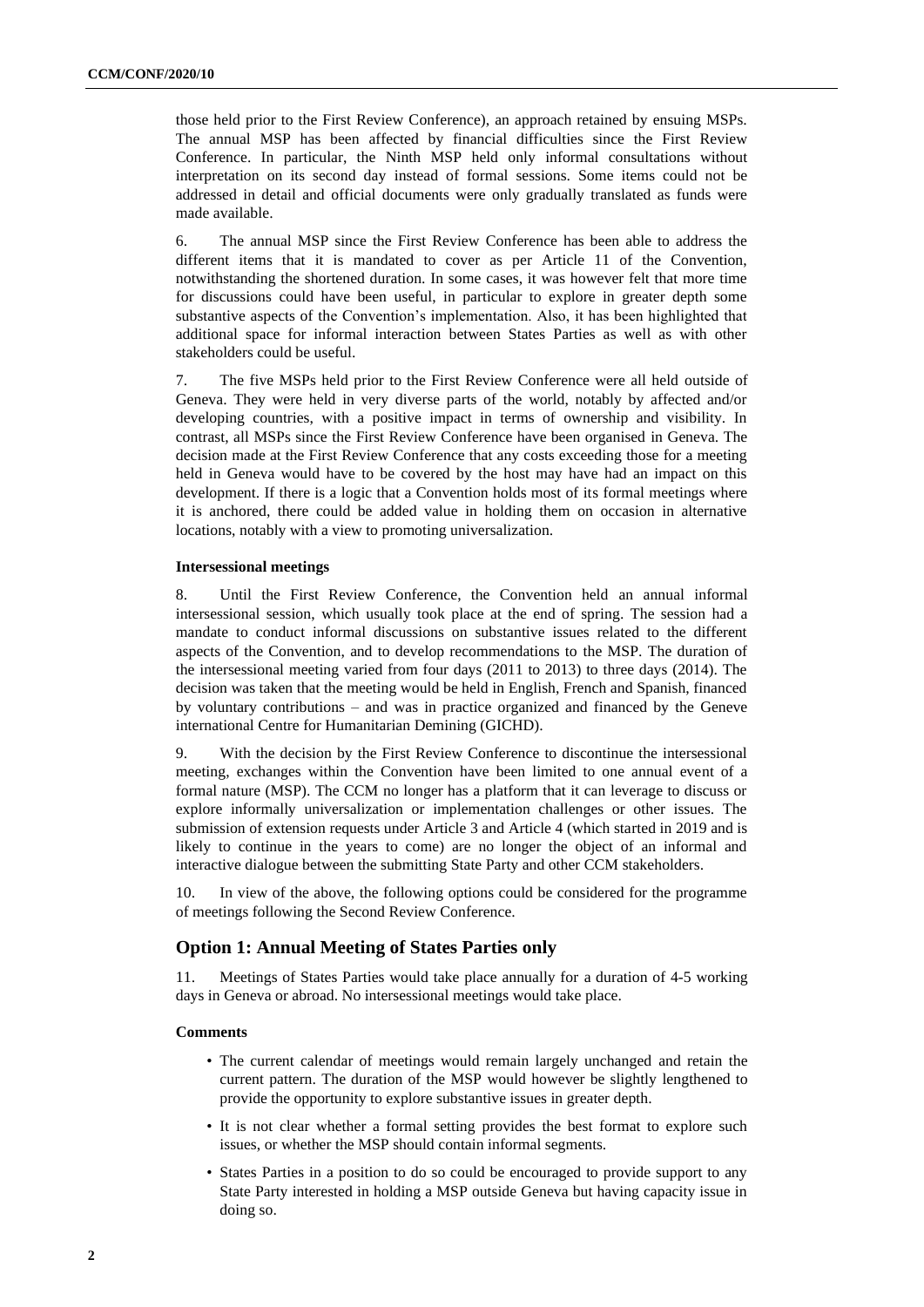#### **Option 2: Annual Meeting of States Parties and Intersessional meetings**

12. Meeting of States Parties and intersessional meetings would take place every year for a duration of 3–4 days in Geneva or abroad. An intersessional meeting for a duration of two days would take place in Geneva.

#### **Comments**

- The resumption of a (short) annual intersessional session would provide the opportunity to explore informally issues related to the CCM universalization and implementation, and to prepare for the MSP.
- The duration of the MSP could remain relatively short.
- The GICHD has indicated that it would in a position to organize and finance a twoday annual intersessional meeting, which could be held at no cost to States Parties.
- As far as feasible, intersessional meetings would be held consecutively with informal meetings in Geneva under other relevant treaties, to notably minimize travel costs.
- States Parties in a position to do so could be encouraged to provide support to any State Party interested in holding a MSP outside Geneva but having capacity issue in doing so.

## **III. The Coordination Committee and Working Groups/Coordinators**

13. The Second MSP established a) a number of working groups and coordinators with a view to creating thematic leadership on all key areas under the Convention, as well as a b) a Coordination Committee to coordinate work under the Convention and the activities of the working groups/coordinators.

- *(a) Working groups and coordinators*
	- 14. The following working groups/coordinators were established:
		- Working Group on the General Status and Operation of the Convention (2 coordinators)
		- Working Group on Universalization (2 coordinators)
		- Working Group on Victim Assistance (2 coordinators)
		- Working Group on Clearance and Risk Reduction (2 coordinators)
		- Working Group on Stockpile Destruction and Retention (2 coordinators)
		- Working Group on Cooperation and Assistance (2 coordinators)
		- Coordinator on National Implementation Measures (1 coordinator)
		- Coordinator on Reporting (1 coordinator)

15. Coordinators are from States Parties and are nominated by the MSP or Review Conference. Working group coordinators are elected for a two-year period (only one coordinator being renewed each year to ensure continuity).

16. The set-up of coordinators has served the Convention well, contributing to the overall implementation of the Convention. It ensures that work in key areas is taken forward between MSPs and provides for a solid preparation of the yearly MSP. The Working Groups and Coordinators have developed flexible working methods and regularly cooperate across the existing structures to take forward issues of common interest. For instance, an ad hoc Analysis group made up of both the Coordinators on Clearance and Risk and on Stockpile Destruction and Retention has been established to consider extension requests submitted under Articles 3 and 4.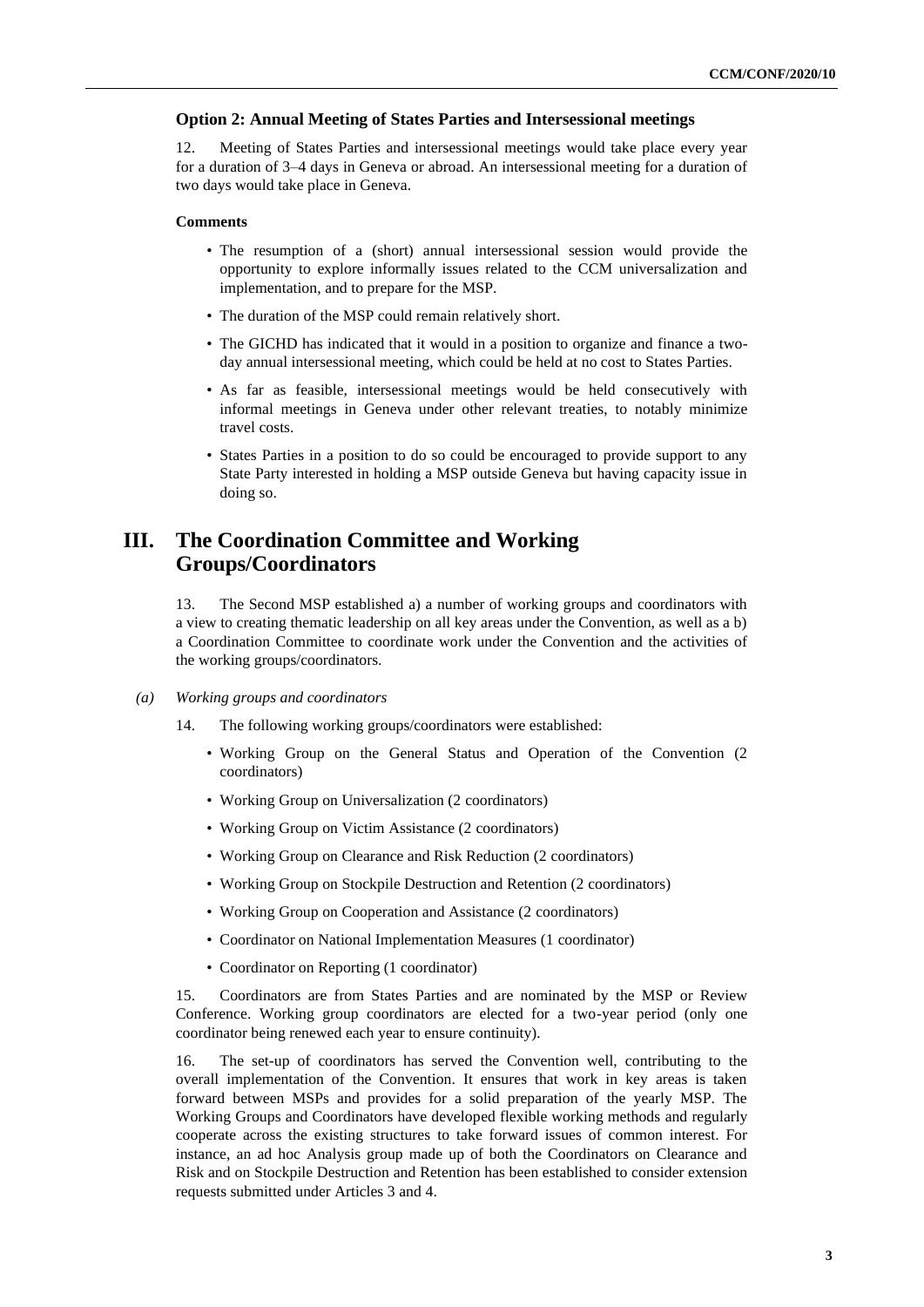17. The workload of the Working Groups and Coordinators is generally significant but manageable. The Working Group on General Status and Operation of the Convention has had a lighter workload compared to the other working group, as they have no permanently assigned tasks. In regular instances, this Working Group has taken forward discrete issues at the behest of the presidency.

18. There is a priori no rationale for changing significantly the current structure of working groups and coordinators, as significant work remains to be accomplished in the different areas that they cover. A number of limited adaptations may nonetheless be potentially useful:

- The Lausanne Action Plan (LAP) may require, depending on the actions adopted, that some working groups (and/or of the Presidency) take up additional functions.
- The need to better mainstream gender and diversity considerations in the work of the Convention has been underlined on repeated occasions. Integrating this aspect in the mandate of the working groups/coordinators would be a useful step in this direction.
- The rate of Article 7 reporting remains far from optimal. Additionally, the actions included in the LAP will require that States Parties provide a number of information, whether through their Article 7 reports or other means. Efforts with regard to reporting is likely to gain in importance and require additional resources. This task could be entrusted to the Working Group on the General Status and Operation of the Convention, rather than a stand-alone coordinator. This would mean that reporting would be covered by two coordinators (and not only one) and provide for greater continuity.
- Actions in the LAP includes indicators, with a view to being able to monitor progress in their implementation. There would be value in tasking working groups and coordinators (as per the area that they cover) to develop a baseline (in the year following the adoption of the LAP) for assessing progress, and report annually on the status of implementation.

#### *(b) Coordination Committee*

19. The Coordination Committee meets on an ad hoc but regular basis, under the chairmanship of the Presidency. It comprises the President of the Convention, the President-designate, all the coordinators, the Implementation Support Unit (ISU) as well as representatives of the United Nations, the International Committee of the Red Cross (ICRC) and the Cluster Munition Coalition (CMC). It may also call upon any relevant party to assist in its work and has done so on regular occasions, and some institutions have been repeatedly invited to take part in meetings of the Coordination Committee.

20. The Coordination Committee has proven to be an essential mechanism for the functioning of the Convention. It has served not only as a means to exchange information among the various office holders with a view to enhancing coordination of their respective activities. It has also proven to be an important sounding board and support for the presidency, as well as a vehicle to explore possible new avenues of work or to address issues linked to the functioning of the CCM, such as financial challenges

21. There is no apparent reason to alter significantly the mandate of the Coordination Committee at this stage. Regarding its composition, it is essential that all office holders are included in the Coordination Committee. Consideration could also be given to extend a standing invitation to take part in Coordination Committee to additional institutions (beyond the United Nations, the ICRC and the CMC) where there is clarity of the added value that it would bring to perform its duties.

22. In view of the above, the following options could be considered to adjust and consolidate the machinery.

• Adjust the mandate of the Working groups/coordinators (and/or the Presidency), where necessary, to include new tasks arising from the LAP or other documents adopted by the Review Conference.